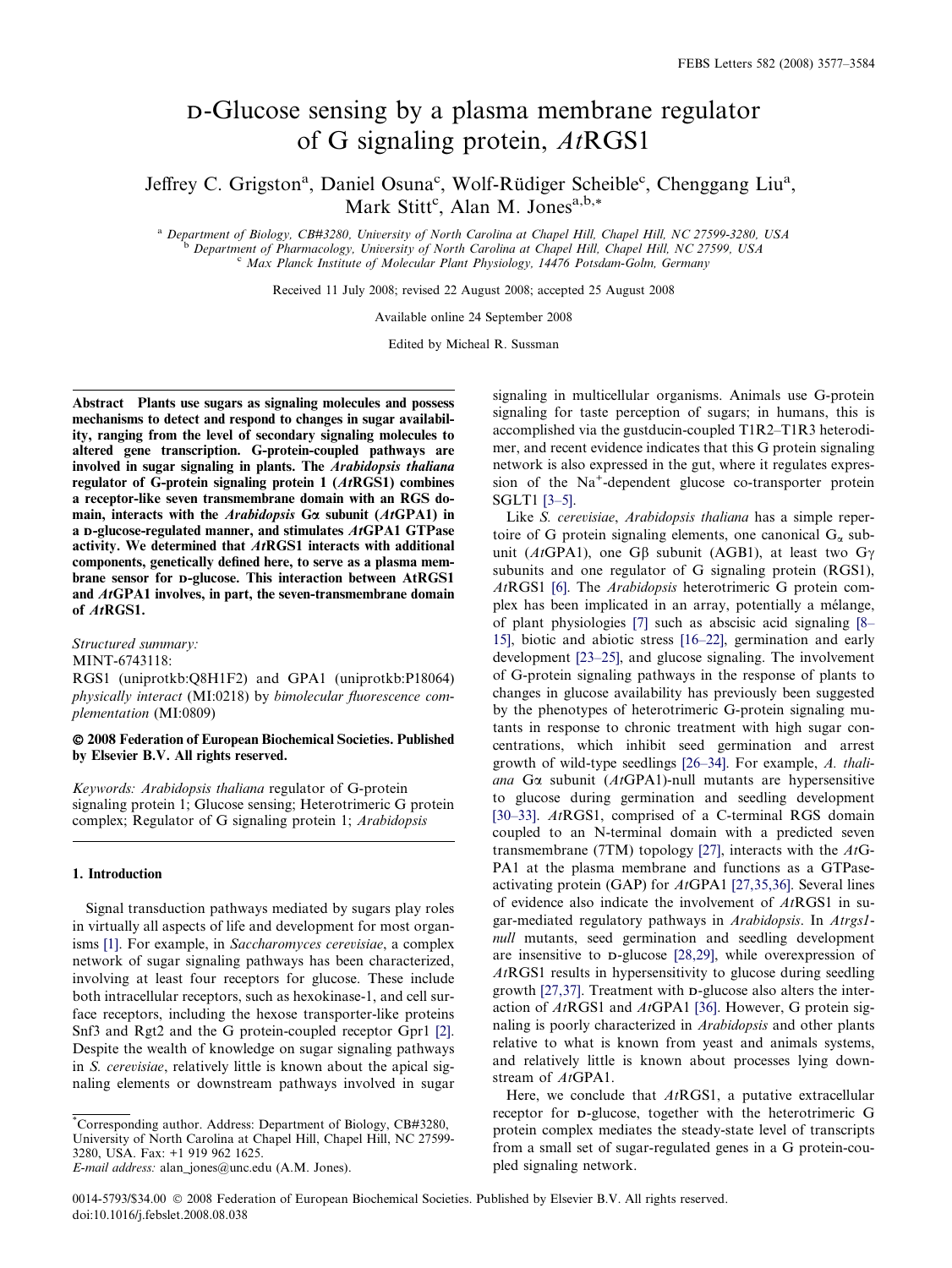## <span id="page-1-0"></span>2. Materials and methods

## 2.1 Arabidonsis

All experiments were conducted using A. thaliana of the Columbia ecotype. The generation and characterization of the majority of Arabidopsis lines containing T-DNA insertions and transgenic alleles used



in these studies are described in the literature [\[27,36,38–40\].](#page-6-0) Gene accession numbers are: AGB1, At4g34460; AtGPA1, At2g26300; AtRGS1, At3g26090; THF1, At220890.

### 2.2. Cultivation of Arabidopsis seedlings for gene chip and real-time PCR analysis

Arabidopsis seeds were sterilized by sequential treatments with 70% ethanol +  $0.05\%$  Triton-X (15 min), 95% ethanol + 0.05% Triton-X (5 min) and 95% ethanol (5 min) followed by air-drying in a sterile hood. Roughly 200 seeds per sample were then transferred to 250 mL flasks containing 50 mL 1/2 Murashige and Skoog (MS) medium  $(pH 5.7) + 50$  mM p-glucose. The flasks were incubated in the dark for 2 days at 4 °C and were then transferred to a shaker at 22 °C under constant low light conditions and incubated for 7 days. To sugar starve seedlings, the media was replaced with 1/2 MS medium containing no D-glucose and the seedlings were grown on a shaker in the dark for 2 days. Following sugar starvation, seedlings were removed from the dark and incubated under constant low light on a shaker with 1/2 MS media containing the indicated concentrations of D-glucose (0– 300 mM) for the indicated time periods. Following this incubation, the seedlings were snap-frozen in liquid nitrogen. Cyclohexamide treatments were performed as described by Scherer et al. [\[41\]](#page-7-0), except seedlings were grown as described above. Briefly, seedlings were treated with cycloheximide for 1 h before sugar treatment, and then throughout the sugar treatment. Concentrations of cyclohexamide used were  $1 \mu$ g/ $\mu$ l and  $10 \mu$ g/ $\mu$ l. These concentrations provided virtually identical results; therefore, the results were pooled for the final analysis. Experiments using 1 µg/µl cyclohexamide were performed twice, and experiments using  $10 \mu g/\mu l$  were performed three times.

 $\blacktriangleleft$ 

Fig. 1. Induction of  $At4g01080$  steady-state transcript level (glucose/ sugar response). (A) p-glucose dose-dependence of  $At4g01080$  transcript increase by **D-glucose**. Wild-type and *Atrgs1-27* day old seedlings were sugar-starved for 2 days and then treated with various concentrations of D-glucose for 3 h. Wild-type is indicated here as Col-O and *Atrgs1* null mutants indicated as rgs1-2. (B) Time dependency of At4g01080 transcript levels in response to treatment with **D-glucose** or mannitol. Wild-type and Atrgs1-27 day old seedlings were sugar-starved for 2 days and then treated with 300 mM D-glucose for varying time periods. (C) At4g01080 transcript level increase in response to a range of sugars and sugar analogues. At4g01080 transcript increase in response to treatment with various sugars and sugar analogues for 3 h. Dark grey, 100 mM D-glucose; light grey, 300 mM D-glucose. (D) Regulation of At4g01080 transcript level in various genetic backgrounds in response to treatment with Dglucose. Treatment was 300 mM D-glucose for 3 h. rgs1-2: seedlings null for AtRGS1; RGS1-GFP: seedlings null for AtRGS1 and overexpressing an AtRGS1–GFP chimera; WT + CHX: wild-type seedlings treated with cycloheximide (1 or 10 µg/ml) for 1 h before and during D-glucose treatment; RGS1–E320K: seedlings null for AtRGS1 over-expressing an AtRGS1 mutant containing mutation (E320K) that disrupts the interaction between  $AtRGS1$  and  $AtGPA1$ ;  $gpal-4$ : seedlings null for  $AtGPA1$ ; RGS–GFP +  $gpal-4$ : seedlings null for AtRGS1 and AtGPA1 and over-expressing an AtRGS1–GFP chimera; GPA1 (Q222L): seedlings null for AtGPA1 overexpressing an AtGPA1 mutant containing mutation (Q222L), which results in a constitutively active form of the protein; thf1-1: seedlings null for THF1; THF1–YFP: seedlings over-expressing an THF1–YFP chimera; agb1-2: seedlings null for AGB1; agb1-2/gpa1-4: seedlings null for AGB1 and AtGPA1. \* Indicates values that are significantly different from wild-type plants  $(p < 0.01)$ . (A–D) Bars or points represent means  $+/-$  S.E. After the indicated treatment, RNA was isolated from whole seedlings and used to generate cDNA using oligo dT primers as described in Section 2. These cDNA samples were then used for real-time PCR reactions with primers specific for the At4g01080 sequence and the TUB4 sequence (the reference) to determine the level of increase of the At4g01080 transcript level. Each mean is from at least three biological replicates with 3 internal replicates for each to assure precision. For the means presented in panel D, the number of replicates are: Col-O, eleven times1; rgs1-2, eight times; RGS1–GFP, six times; gpa1-4, three times; agb1-2, two times; agb1-2/gpa1-4, three times; GPA1(QL), two times; RGS1(E320K), six times; *thf1-1*, two times; cyclohexamide, five times.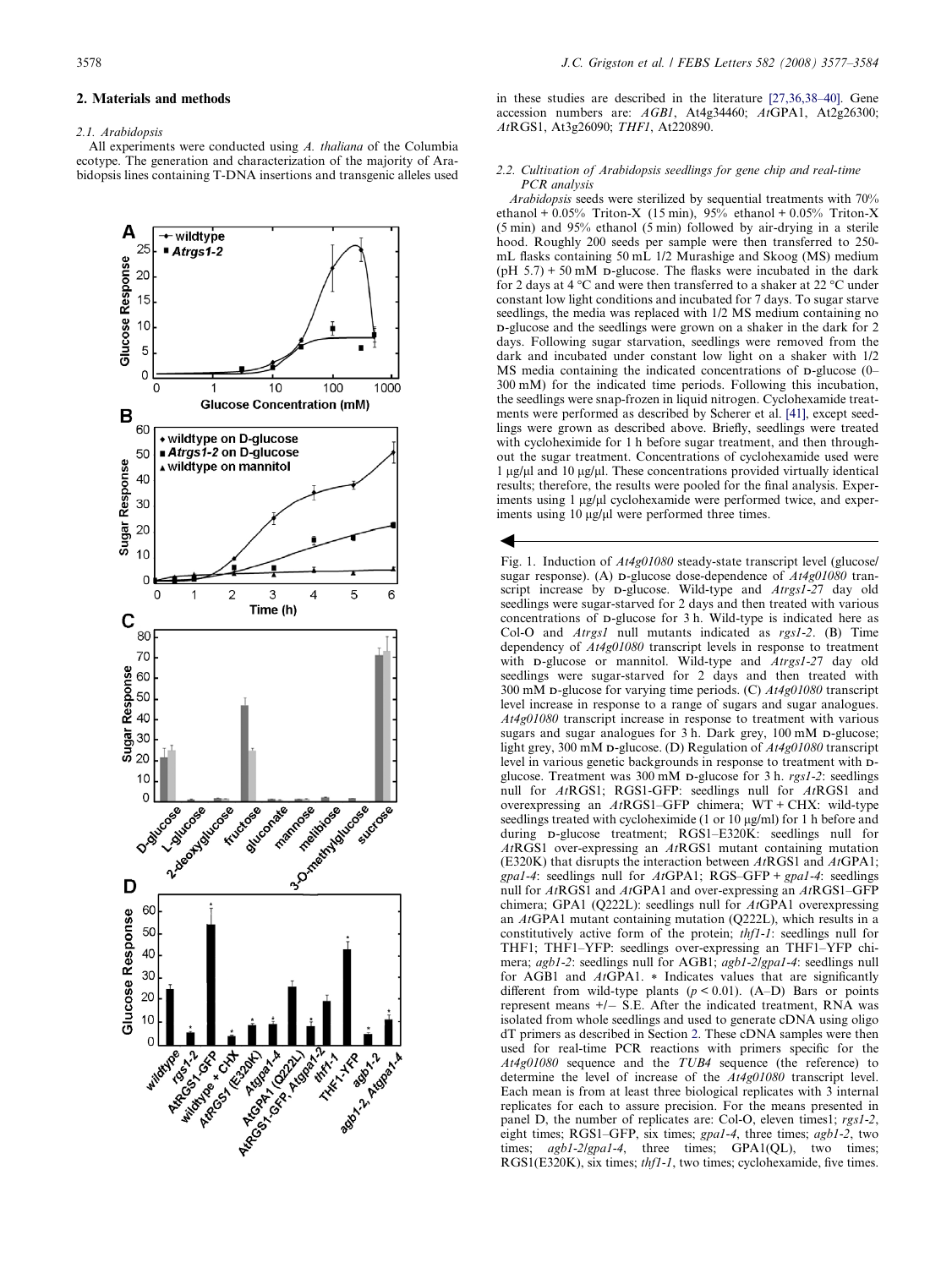#### 2.3. Bimolecular fluorescence complementation (BiFC)

The coding sequences of AtRGS1 and the mutant version AtRG-S1(E320K) were cloned into BiFC vector pBatL-sYFP-N to generate RGS1-sYFP-N and RGS1(E320K)-sYFP-N vectors. The coding sequences of GPA1, PIP2A and p31 (AT3G01290) were cloned into BiFC vector pBatL-sYFP-C to generate GPA1-sYFP-C, PIP2AsYFP-C and p31-sYFP-C vectors. All vectors were transformed into Agrobacteria stain GV3101 (pMP90). Overnight-grown Agrobacteria were resuspend in infiltration solution  $(1\bar{0} \text{ m}\bar{\text{M}} \text{ MES}, pH 5.7)$ , 10 mM MgCl, 150  $\mu$ M acetosyringone) to OD = 1.5 and incubated at room temperature for 4 h. The indicated pair of Agrobacteria and Agrobacteria harboring p19 to suppress gene silencing [\[42\]](#page-7-0) were mixed and used to infiltrate the leaves of 4–5 week-old Nicotiana benthamiana. Four days after infiltration, leaves were detached from plants and observed under an Olympus IX 81epi-fluorescence microscope. Images were captured by a cooled charge-coupled device camera (Photometrics Cascade digital camera, Roper Scientific).

#### 2.4. Expression arrays

Wild-type and Atrgs1-1 seedlings were grown to analyze expression profiles as in [\[43,44\]](#page-7-0) except that after 7 days the seedlings were transferred to a fresh medium that contained no sugar, rather than nitrogen, and after an additional 2 days 15 or 100 mM glucose was added to the starved seedlings. Quality controls, RNA preparation, dye swaps, and replications are as described by Scheible et al. [\[43\].](#page-7-0) Measurements of carbohydrates showed that the seedlings were carbon depleted (data not shown). Plant material was harvested, RNA prepared and used for hybridization of Affymetrix ATH1 arrays, and the raw Affymetrix data (CEL files) processed using the RMA (log scale Robust Multi-array Analysis) software as in [\[43\].](#page-7-0) RMA is based on the Quantile normalization method and has better precision than MicroArray Suite 5.0 (Affymetrix, Santa Clara, CA) and dCHIP [\(http://www.dchip.org/\)](http://www.dchip.org/), especially for low expression values [\[45,46\].](#page-7-0) In addition, all signals called 'not present' by the Affymetrix MASC software were excluded from the data (and are marked as 'A' in the table in Supplementary material). The data were also visualized and figures produced using MapMan software [\[47\]](#page-7-0). A downloadable version for local application and a servlet version are available at [http://](http://gabi.rzpd.de/projects/MapMan/) [gabi.rzpd.de/projects/MapMan/](http://gabi.rzpd.de/projects/MapMan/).

#### 2.5. RNA extraction and cDNA synthesis

RNA was extracted from Arabidopsis seedlings by use of the RNeasy Plant Mini Kit (Qiagen, Valencia,  $\hat{CA}$ ) according to the manufacturer's instructions. cDNA was generated using SuperScript III Reverse Transcriptase (Invitrogen, Carlsbad, CA) according to the manufacturer's instructions. Briefly, 3 µg total RNA with dNTPs (Invitrogen, 0.5 mM final concentration) and Oligo(dT)<sub>20</sub> oligomers (Invitrogen, 2.5  $\mu$ M final concentration) was incubated at 65 °C for 5 min. Firststrand cDNA synthesis was then performed by adding SuperScript III Reverse Transcriptase (Invitrogen, 200 U), DTT (Invitrogen, 5 mM final concentration), RNAseOut (Invitrogen, 2 U) and RNAse-free water to a final volume of  $20 \mu$ l and incubating the samples at 50  $\degree$ C for 45 min. The reactions were terminated by incubation at  $70^{\circ}$ C for 15 min. Following first-strand cDNA synthesis, 1  $\mu$ l RNAse H was added to the reactions, and the samples were incubated for 30 min at 37 °C and stored at  $-80$  °C.

## 2.6. Real-time PCR technique and analysis

A 69-bp fragment of the At4g01080 gene (GenBank accession number NM\_116338) was amplified to quantitate transcript levels in seedlings exposed to different treatments. Real-time PCR reactions were assembled in a total volume of 50  $\mu$ l using 25  $\mu$ l of SYBR GREEN PCR Master Mix (Applied Biosystems, Foster City, CA), 2 µl of cDNA from the 20 µl first-strand cDNA synthesis reactions and primers specific for  $At4g01080$  or the reference gene tubulin beta-4 chain ( $TUB4$ ; At5g44340) at final concentrations of 0.2 pmol/ $\mu$ l. Reactions were performed in triplicate. Primer sequences for  $At4g01080$  were 5'-GAA GAA CAA ATG GTG GGC TT-3' and 5'-ATG CAG ATG AGA GAC TGG ACA-3'; primer sequences for tubulin beta-4 chain were 5'-AGA GGT TGA CGA GCA GAT GA-3' and 5'-ACC AAT GAA AGT AGA CGC CA-3'.

Real-time PCR was performed in a DNA Engine Opticon 2 System (Bio-Rad, Hercules, CA) using Opticon Monitor 3.1 software with the following thermocycler program:  $2 \text{ min}$  of preincubation at 94 °C followed by 40–45 cycles of 15 s at 94 °C, 15 s at 55 °C, and 15 s at 72 °C. SYBR Green dye fluorescence was monitored at the end of the annealing phase. A melting curve from 65  $\degree$ C to 95  $\degree$ C was used to confirm the presence of single products. All amplification curves were baseline-adjusted by subtracting the lowest fluorescence signal measured in each well over all cycles and the average of the blank wells (global minimum baseline adjustment in the Opticon Monitor 3.1 software). The threshold was set manually to a position at which signal intensities were low but had significantly surpassed levels and begun to increase exponentially, and the number of cycles required to reach this value, CT, was determined for each sample.

#### 2.7. Quantification of relative gene expression from real-time PCR data

A general mathematical model was used to determine the ratio of the expression of a gene following two different treatments by real-time PCR and was applied to expression of  $At4g01080$  in different Arabidopsis genetic lines following different glucose treatments. For these calculations, tubulin beta-4 chain was used as a reference gene. The basic equation describing the ratio calculation based on real-time PCR amplification data is

Ratio = 
$$
\frac{(E_{\text{target}})\Delta C_t \text{ target}(treatment1 - treatment2)}{(E_{\text{ref}})\Delta C_t \text{ ref}(treatment1 - treatment2)}
$$

where  $C_t$  is the threshold cycle number,  $\Delta C_t$  target (treatment1 – treatment2) is the difference in  $C_t$  values for the target gene ( $At4g01080$ ) between the two treatments being compared,  $\Delta C_t$  ref (treatment1treatment2) is the difference in  $C_t$  values for the reference gene (tubulin beta-4 chain) between the same two treatments,  $E_{\text{target}}$  is the PCR efficiency for the target gene ( $E = 1$  corresponds to 100% efficiency) and  $E_{\text{ref}}$  is the PCR efficiency for the reference gene. E is assumed to be independent of  $N$  in the particular amplification range and was calculated by the Opticon Monitor 3.1 software from the slope of a plot of  $C_t$  vs. log  $N_0$ :

$$
E = 10^{-(\text{slope})^{-1}} - 1
$$

#### 2.8. Statistical analysis

The statistical significance of changes in mRNA induction between groups was assessed using an unpaired Student's  $t$ -test.  $P$ -values <0.05 were considered to be significant.

## 3. Results and discussion

# 3.1. AtRGS1 mediates D-glucose regulation of expression of a limited set of genes

To investigate genetic and structural requisites of G proteinand AtRGS1-mediated sugar signaling in Arabidopsis, we first compared the D-glucose-induced gene expression profiles of wild-type and *Atrgs1-2* null seedlings. Glucose-starved seedlings were treated with 100 mM mannitol or two concentrations of D-glucose for 3 h. The arrays were normalized using the Robust Multi-array Analysis software [\[45,46\]](#page-7-0) and all signals called absent by the MASC software were excluded from the analysis. The raw data sets for the various treatments are provided in Supplementary data (S1) and deposited at [http://](http://www.ncbi.nlm.nih.gov.geo/) [www.ncbi.nlm.nih.gov.geo/](http://www.ncbi.nlm.nih.gov.geo/) with the series number [upon notice of acceptance]. As expected, the profiles in Atrgs1-null seedlings were similar to wild-type plants, with regression coefficients of 0.999 and 0.992 in control comparisons of sugarstarved seedlings and of seedlings that received 100 mM mannitol as an osmotic control. A small number of genes showed strong responses to 100 mM mannitol in both genotypes, indicating they respond to mild water deficits, and were excluded from subsequent analyses. The regression decreased slightly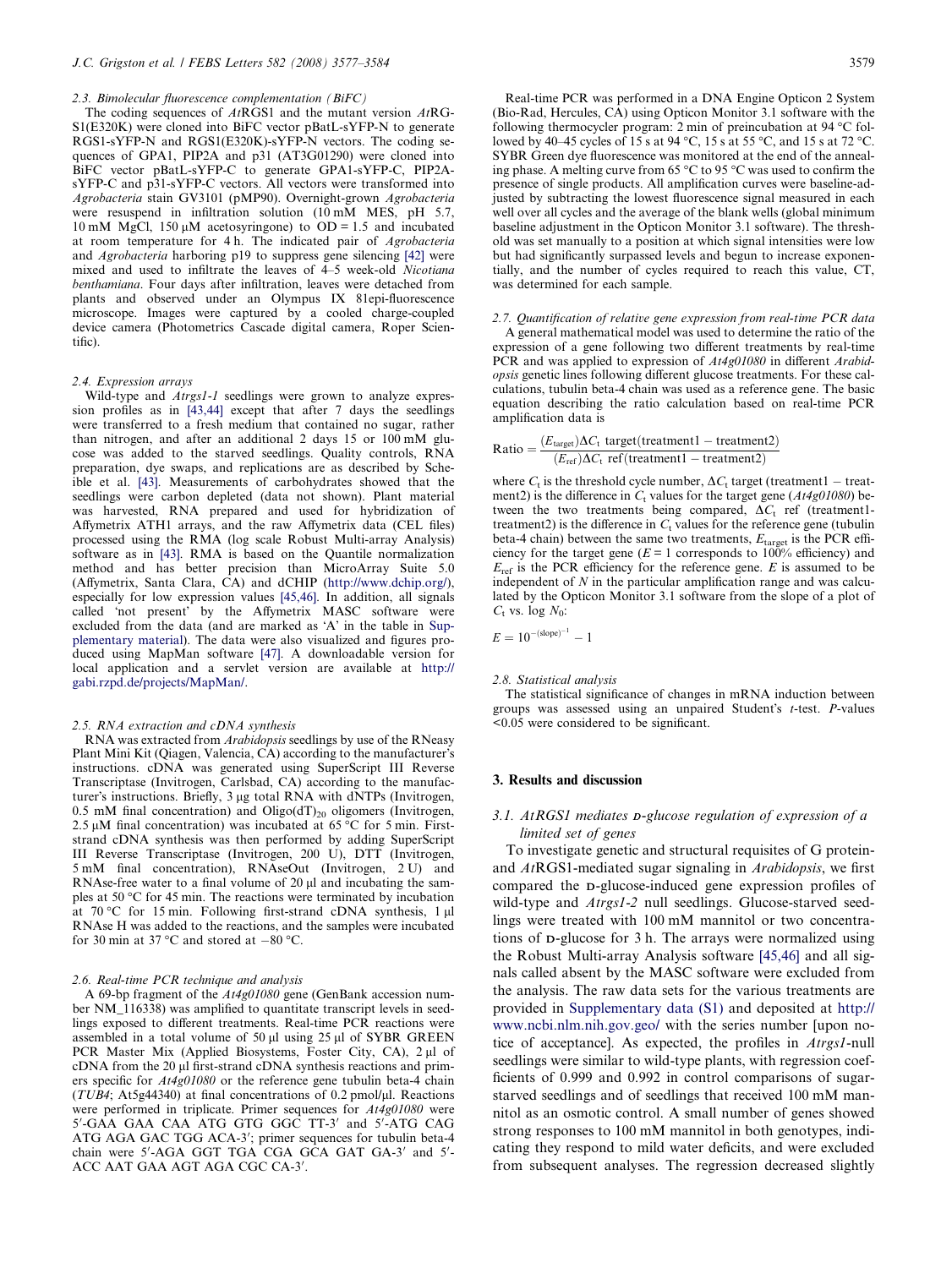in the presence of 15 and 100 mM glucose (0.987 and 0.986, respectively).

Addition of glucose leads to dramatic changes in the steadystate level of transcripts from many genes involved in central metabolism in wild-type and Atrgs1-null seedlings. Direct comparison of the expression profiles for this set of ca. 2000 genes in 100 mM glucose revealed small differences between the two genotypes (Supplementary material S2). Ten genes were identified that showed a marked attenuation of the response to glucose in *Atrgs1*-null seedlings (highlighted in Supplementary data (S1)). The specific transcript levels often of these are shown in Supplementary material S3. These include five that encode putative myrosinase-binding proteins (At1g52000, At1g52040, At1g54020, At2g39330, and At5g48850), a predicted receptor kinase (At1g35710), a MYB transcription factor (At1g56650), a trehalose 6-P phosphatase (At1g78090) and two proteins of unknown function (At4g01080 and At5g48850).

Of the transcripts identified to be differentially regulated in wild-type and Atrgs1-null seedlings, At4g01080 showed the strongest increase in wild-type plants in response to 100 mM D-glucose treatment, little response in Atrgs1-null plants and no response in either line to treatment with mannitol (Fig. S3), and was thus selected on the basis of these characteristics as a candidate for a marker of AtRGS1-mediated sugar sensing. The At4g01080 gene encodes a 442 amino acid protein of unknown function with a predicted molecular weight of 50687.3. The At4g01080 gene product is predicted by TMHMM 2.0 ([http://www.cbs.dtu.dk/services/TMHMM-](http://www.cbs.dtu.dk/services/TMHMM-2.0)[2.0](http://www.cbs.dtu.dk/services/TMHMM-2.0)), DAS-TMfilter [\(http://www.enzim.hu/DAS/DAS.html\)](http://www.enzim.hu/DAS/DAS.html) and SOSUI [\(http://bp.nuap.nagoya-u.ac.jp/sosui/](http://bp.nuap.nagoya-u.ac.jp/sosui/)) to contain a transmembrane domain (residues 51–73) with a cytoplasmic N-terminus, and is predicted by Plant-PLoc ([http://](http://chou.med.harvard.edu/bioinf/plant/) [chou.med.harvard.edu/bioinf/plant/](http://chou.med.harvard.edu/bioinf/plant/)) and PSORT ([http://](http://psort.hgc.jp/) [psort.hgc.jp/\)](http://psort.hgc.jp/) to localize to the plasma membrane or extracellularly [\[48–55\].](#page-7-0) The At4g01080 protein contains an InterPro DUF231 domain (residues 256–430), as well as domains similar to those found in leaf senescence-related proteins from Arabidopsis and rice [\[56,57\].](#page-7-0)

# 3.2. D-glucose induction of At4g1080 is time, dose, and AtRGS1 dependent

At4g01080 displayed a robust differential response to D-glucose between wild-type and Atrgs1-null plants ([Fig. 1A](#page-1-0) and B), with little or no response to treatment with mannitol [\(Fig. 1B](#page-1-0)), confirming findings from the gene chip analysis. Above 10 mM glucose, the At4g01080 transcript level increased dramatically in wild-type plants, with the greatest increase over baseline levels observed in plants treated with 300 mM D-glucose (25.4 fold increase vs. control plants). Much smaller increases in At4g01080 transcript levels were observed in Atrgs1-null plants, where a roughly 6-fold increase was observed relative to untreated plants following incubation with 300 mM D-glucose. Three hundred millimolar glucose is commonly used in experiments linking altered sugar sensitivity to genotypes [\[28,31,32,40,58,59\].](#page-6-0)

At4g01080 transcript levels in wild-type plants increased substantially with incubations of 3 h or longer. In *Atrgs1*-null plants, a 3-h incubation with 300 mM D-glucose resulted in little change in At4g01080 mRNA levels above baseline; however, after 4 h At4g01080 gene expression increased over the

baseline levels in these plants [\(Fig. 1B](#page-1-0)). The AtRGS1-independent increase in  $At4g01080$  mRNA levels seen in  $Atrgs1$ -null plants at later time points is D-glucose-mediated, because treatment of wild-type plants with 300 mM mannitol as an osmotic control resulted in little increase in transcript level [\(Fig. 1B](#page-1-0)).

At4g01080 is not a primary response gene because sugar induction of  $At4g01080$  has a 2–3 h lag period [\(Fig. 1](#page-1-0)B) and because treatment with cycloheximide blocked D-glucose-mediated At4g01080 transcript level increase [\(Fig. 1](#page-1-0)D). This is consistent with findings from Price et al. [\[60\]](#page-7-0) demonstrating that gene induction by glucose requires protein translation on a global scale, while glucose gene repression is largely translation-independent.

# 3.3. AtRGS 1-mediated At4g01080 transcription is sugar selective

Wild-type and Atrgs1-null seedlings displayed differential growth sensitivities to high concentrations of various sugars and sugar analogues that is dependent in part upon whether these molecules are able to be transported into plant cells, phosphorylated by hexokinases (HXKs) or metabolized [\[28\]](#page-6-0). In wild-type plants, monosaccharides (D-glucose, D-fructose) or a disaccharide (sucrose), which are transportable, metabolizable and phosphorylatable by HXKs, induced At4g01080 transcription [\(Fig. 1C](#page-1-0)).

# 3.4. AtRGS1 regulates At4g01080 transcription in a dosedependent manner

To better understand the signaling pathway involved in the AtRGS1-mediated transcriptional response to glucose, realtime PCR experiments were used to investigate the D-glucose-induced increase in At4g01080 transcript level in a number of G protein- and sugar-signaling-specific mutant genetic backgrounds. In agreement with the results from our gene chip analysis and from dose-response real-time-PCR experiments using wild-type and Atrgs1-2 plants, the induction of At4g01080 transcript level was significantly decreased in Atrgs1-2 seedlings relative to wild-type ([Fig. 1D](#page-1-0); 6.0-fold induction for Atrgs1-2 vs. 25.4-fold induction for wild-type,  $P \le 0.0001$ ). In *Atrgs1-2* plants over-expressing an AtRGS1-GFP construct (driven by a 35S cauliflower mosaic virus promoter and previously shown to rescue the Atrgs1-2 phenotype), At4g01080 transcript level was significantly increased relative to wild-type (54.9-fold induction,  $P = 0.0005$ ), suggesting a dose–response effect for At4g01080 transcriptional or post-transcriptional regulation that is dependent upon the level of AtRGS1 protein expression.

# 3.5. At4g01080 transcript level regulation requires AtRGS1– AtGPA1 interaction, but does not require intrinsic GTPase activity

Since the best-described role for  $AtRGS1$  is its function as a GAP for  $AtGPA1$ , we determined  $At4g01080$  transcriptional levels following glucose treatment in Atrgs1-2 plants overexpressing an AtRGS1–GFP or AtRGS1 construct in which the AtRGS1 protein contains a mutation known to eliminate AtRGS1 GAP activity [\[36\]](#page-7-0) and to eliminate interaction be-tween AtRGS1 and AtGPA1 [\(Fig. 1D](#page-1-0), AtRGS1-E320K). The D-glucose-induced increase in At4g01080 transcript level was significantly decreased in these plants relative to wild-type (9.2-fold induction,  $P = 0.0002$ ), suggesting a requirement for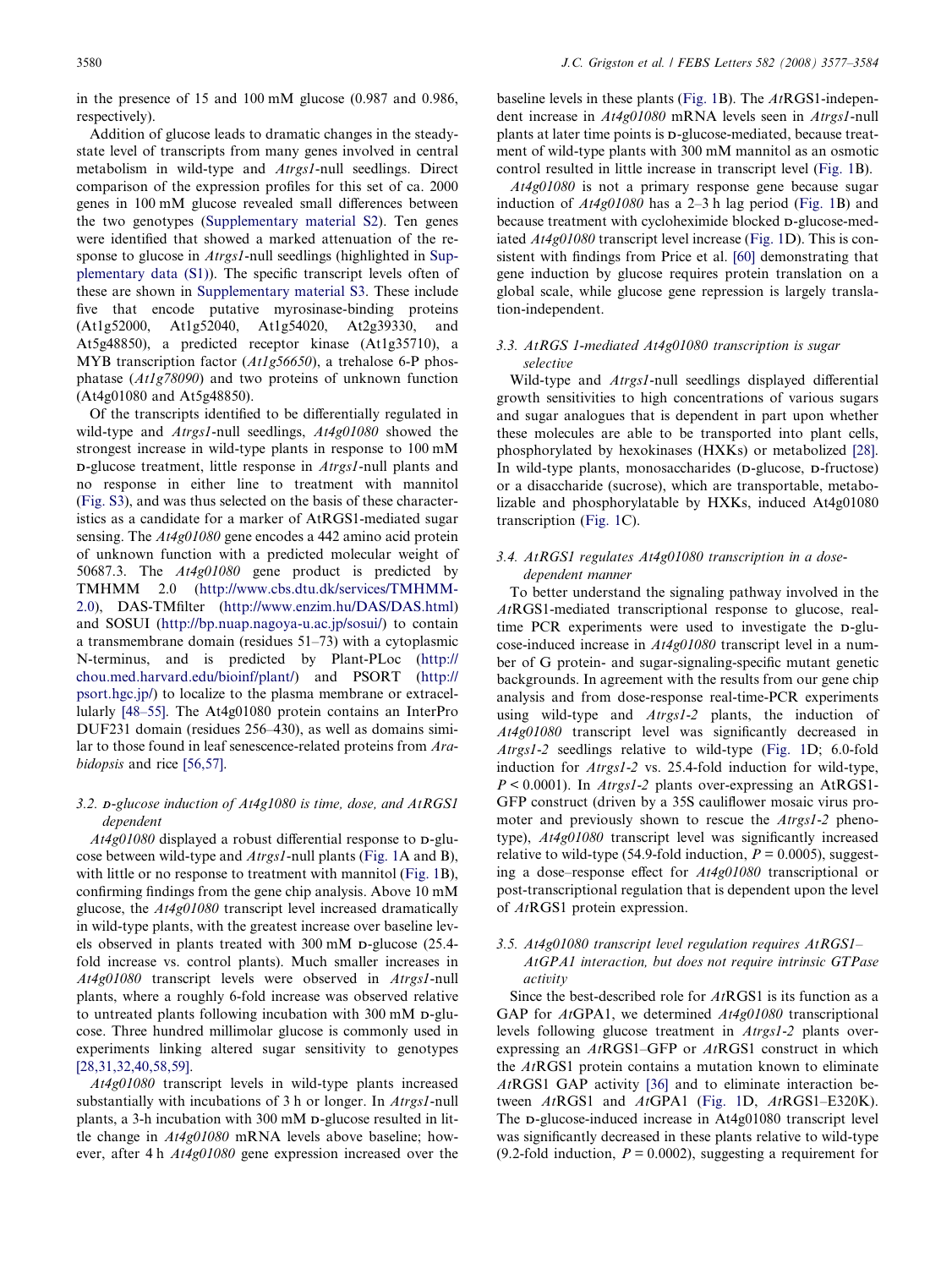$At RGS1 GAP$  activity and/or an interaction of  $At RGS1$  with the Arabidopsis G $\alpha$  subunit. In Atgpa1-null Arabidopsis seedlings (Atgpa1-4), the increase in At4g01080 transcript level was significantly less than in wild-type (9.7-fold induction,  $P = 0.0057$ ; over-expression of  $At<sub>R</sub>GS1$  was unable to rescue this decrease in  $At4g01080$  induction in  $Atg012$  seedlings (9.6-fold induction,  $P = 0.0065$ ). In Atgpa1-4 plants overexpressing a constitutively active form of AtGPA1 (AtG-PA1–Q222L), At4g01080 transcript level was significantly increased over the levels observed in Atgpa1-4 plants  $(P = 0.0037)$  and similar to levels observed in wild-type plants (26.8-fold induction,  $P = 0.7787$ ); thus, over-expression of  $AtGPA1-O222L$  rescues the  $Atgpa1-null$  phenotype in our assay, consistent with previous findings that examined root growth phenotypes following chronic D-glucose exposure in these genotypes [\[32\].](#page-7-0) However, the AtGPA1–Q222L mutant lacks the intrinsic GTPase activity, leading to the conclusion that, while an interaction between  $AtRGS1$  and  $AtGPA1$  is critical for the At4g01080 transcript level increase, the intrinsic GAP activity  $AtRGS1$ , per se, is not critical for glucose induction of At4g0 1080 via AtGPA1. It does not preclude a role for the GAP function by  $AtRGS1$  at later times in this signaling pathway.

To test this further we examined in vivo interaction between AtRGS1 and AtGPA1 using bimolecular fluorescence comple-mentation (BiFC) [\[61\]](#page-7-0). As shown in Fig. 2,  $AtRGS1$  and  $AtG-$ PA1-split YFP tagged proteins complement to reconstitute a fluorescent YFP. Interestingly, a tagged  $AtRGS1$  (E320K) mutant also interacts with AtGPA1 using BiFC. Since this mutation has been shown to disrupt the interaction between AtGPA1 and the C-terminal RGS-box-containing-domain of AtRGS1, we conclude that the interaction occurs through the 7TM domain. It should be noted that BiFC is not a quantitative measure of interaction and that weak or strong transient interactions can drive stably-reconstituted YFP molecules [\[61\].](#page-7-0)

# 3.6. The AtGPA1 interactor THF1 is involved indirectly in At4g01080 transcriptional regulation

RGS proteins attenuate G $\alpha$  signaling via their GAP activities, but also can act as scaffolding proteins to bring together various components of a G-protein signaling complex [\[62,63\].](#page-7-0) Our earlier finding that  $AtGPA1$  has rapid nucleotide exchange and is by default active at steady state [\[36\]](#page-7-0) suggests an alternate form of regulation for the protein in Arabidopsis, possibly through selective localization via interaction with scaffolds such as the 7TM domain of AtRGS1. Furthermore, treatment with high concentrations of D-glucose promotes a transient change in conformation between AtGPA1 and AtRGS1, leading to increased FRET efficiency between fluorescently-labeled versions of these proteins [\[36\].](#page-7-0) A stable interaction between  $AtGPA1$  and  $AtRGS1$  via a scaffolding-like association where signaling is briefly allowed to proceed between the active  $G\alpha$  and its effector is consistent with the requirement of both AtRGS1 and AtGPA1 for glucose-enhanced  $At4g01080$  transcript levels. The observed glucose-induced change in conformation between AtRGS1 and ATGPA1 is transient but this does not preclude the possibility that these two proteins are stably associated. We speculate that AtRGS1 would first promote signaling through a prebound



Fig. 2. Interaction between AtRGS1 and AtGPA1 through the 7-transmembrane (7TM) domain. Agrobacteria harboring RGS1-sYFP-N and GPA1-sYFP-C (A) and RGS1(E320K)-sYFP-N and GPA1-sYFP-C (B) were co-infiltrated into Nicotiana benthamiana leaves. Because it was previously shown that the E320K mutation in AtRGS1 disrupts interaction between the C-terminal-located RGS box and AtGPA1 [\[36\],](#page-7-0) the in vivo interaction between AtGPA1 and AtRGS1 (E320K) shown here is likely occurring through the 7TM domain. The cell membrane proteins PIP2A-C-YFP (C) and p31-C-YFP (D) together with AtRGS1-N-YFP were used as negative controls to monitor spontaneous re-association between N and C terminal halves of YFP. Because no fluorescence was visible, the images in C and D were taken at higher gain setting of camera than for A and B in order to visualize the cell outline. Bar =  $30 \mu$ m.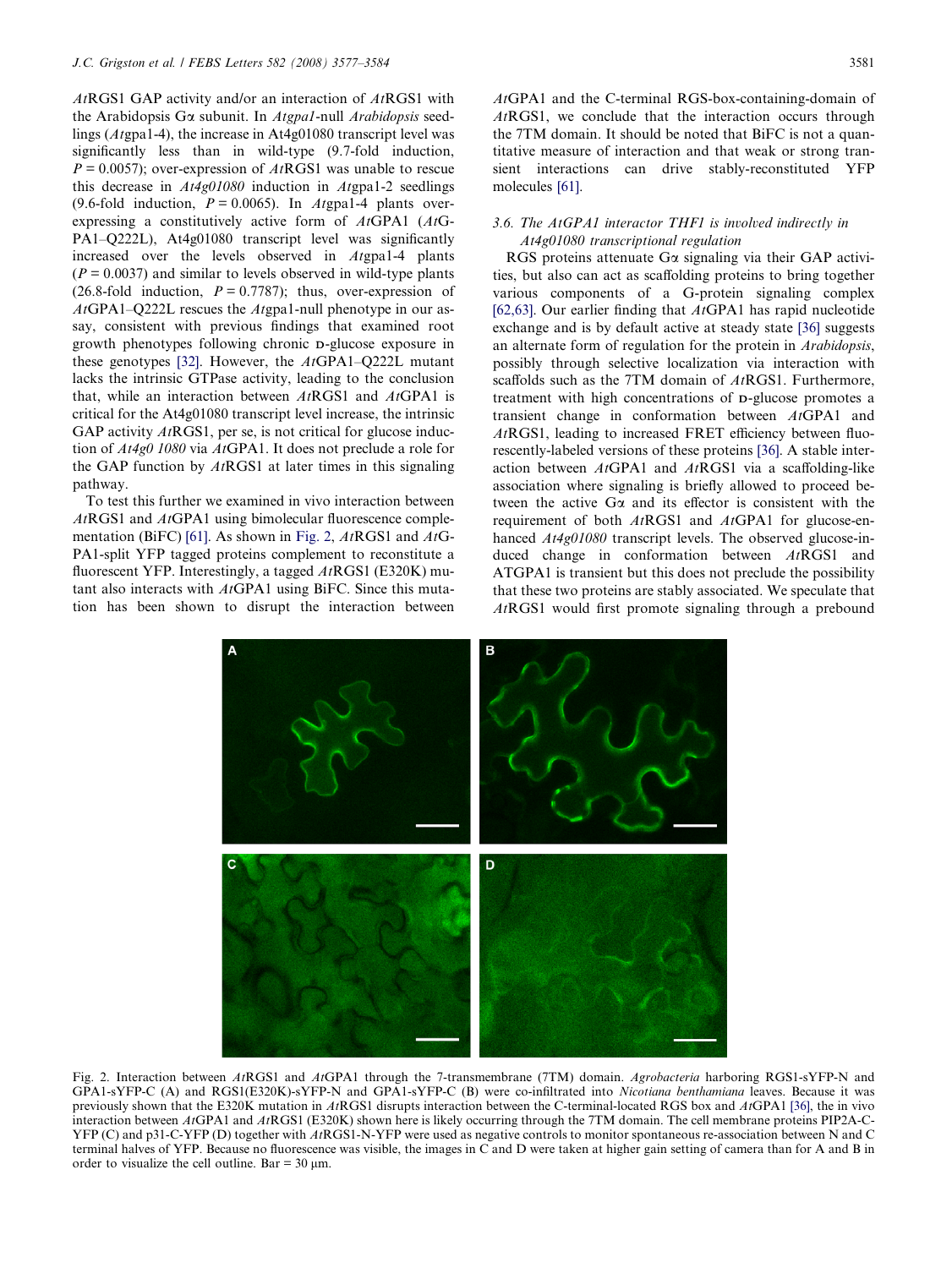<span id="page-5-0"></span> $AtGPA1$  by facilitating the association of  $AtGPA1$  with downstream partners. AtRGS1 would also deactivate AtGPA1 subunit by acting as a GAP protein to promote AtGPA1 GTP hydrolysis. The inactive AtGPA1 might remain associated with AtRGS1 during long-term treatments with glucose, albeit in a conformation that is not conducive to FRET [\[16\],](#page-6-0) or that the scaffold-like docking site on AtRGS1 is only transiently available to AtGPA1 or its effector following glucose treatment. This would explain the opposing sugar sensitivity phenotypes displayed by Atrgs1-null and Atgpa1-null plants under conditions of chronic glucose exposure.

AtGPA1 associates with at least one other protein with a predicted scaffolding role, the plastid membrane protein THF1, which is itself regulated by D-glucose levels [\[32\]](#page-7-0). THF1 interacts with AtGPA1 in a nucleotide-independent manner at sites were plastids abut the plasma membrane. thf1-null mutants display variegated leaves and are hypersensitive to chronic exposure of glucose, while THF1-overexpressing plants are resistant to glucose [\[32,64\]](#page-7-0). Furthermore, THF1 protein levels are regulated by glucose, with high glucose concentrations leading to a proteasome-dependent degradation of the protein in roots [\[32\]](#page-7-0). The results observed here are consistent with the structure of AtRGS1 acting as a scaffold to facilitate an interaction between effector proteins and AtGPA1, perhaps newly released from its interaction with THF1 following D-glucose-mediated degradation of that protein. Equally plausibly, THF1 could be part of a glucose-mediated signaling complex with  $AtGPA1$ , aiding in or prolonging a transient scaffold-like association between AtGPA1 with AtRGS1 before THF1 is degraded. The hypersensitivity to chronic glucose treatment of both Atgpa1-null and thf1-null mutant plants would support the idea that THF1 acts to promote or prolong *AtGPA1* signaling.

To distinguish among these possibilities for the involvement of THF1 in AtRGS1-mediated glucose sensing, At4g01080 mRNA levels were assessed in thf1-null mutant plants before and after glucose treatment. In thf1-1 seedlings, there was a trend towards slightly higher basal level of At4g01080 mRNA compared to wild-type, but the difference was not significant (1.2-fold increase in *thf1-1* vs. wild-type,  $P = 0.3827$ ), suggesting that any increase in the pool of AtGPA1 available to interact with AtRGS1 resulting from deletion of THF1 had only a minor impact upon At4g01080 steady-state transcript levels under sugar-starved conditions. Increased availability of AtG-PA1 to interact with AtRGS1 through sugar-mediated degradation of THF1, therefore, does not appear to be the primary mode of regulation for this glucose signaling pathway.

Instead, we speculate that THF1 may stabilize AtGPA1 interactions. Following glucose treatment of thf1-1 seedlings, the increase in At4g01080 transcription was less relative to wild-type, although the difference was again not considered significant by our criterion [\(Fig. 1D](#page-1-0); 20.1-fold induction,  $P = 0.3023$ . However, in plants over-expressing a THF1– GFP construct,  $At4g01080$ mRNA levels were found to be significantly increased over wild-type levels following glucose treatment (43.6-fold induction,  $P = 0.0035$ ). Thus, while not being absolutely required for glucose-mediated transcriptional regulation of At4g01080, THF1 does appear to play a role in this process. With regard to the scaffolding model for  $AtRGS1$ proposed above, the minor decrease in At4g01080 mRNA levels in thf1-1 seedlings compared to wild-type following glucose treatment argues against THF1 recruitment of AtGPA1. The effects seen in THF1–YFP-overexpressing plants would instead suggest that THF1 promotes AtGPA1 signaling by enhancing a scaffold-like interaction between the active AtG-PA1 and AtRGS1, either by inhibiting AtGPA1 deactivation via AtRGS1 GAP activity or by prolonging the availability of the docking site for AtGPA1 or its effector following glucose treatment.

# 3.7. The D-glucose increase in At4g01080 steady-state transcript level requires AGB1

Another aspect of the mechanism of At4g01080 transcript up-regulation is that the process may require either the formation of a  $G\alpha\beta\gamma$  heterotrimer or a close association of an active G $\alpha$  with the G $\beta\gamma$  dimer via a mechanism facilitated by AtRGS1. Based upon the in vitro rate constants observed for AtGPA1, which suggest that GTP hydrolysis rather than GDP/GTP exchange is the rate limiting step in the cycling between the active and inactive forms of the protein, it is predicted that more than 99% of AtGPA1 molecules would be present in the active form under steady state conditions [\[36\]](#page-7-0). Under such conditions, and in contrast to the case in metazoan systems, negative regulation of AtGPA1 through the GAP activity of AtRGS1 may be required to allow for the formation of appreciable amounts of  $\alpha\beta\gamma$  heterotrimer. Therefore, in mutant Arabidopsis plants lacking AtRGS1 or AtGPA1, heterotrimer formation would not occur; thus, if normal regulation of  $At4g01080$  transcripts requires the activity of the  $\alpha\beta\gamma$  heterotrimer, a similar phenotype might be expected in both Atrgs1 and Atgpa1-null backgrounds. If either  $\alpha\beta\gamma$  heterotrimer formation or the recruitment of  $G\alpha$  and the  $G\beta\gamma$  dimer by AtRGS1 is required for regulation of At4g01080 gene expression, AGB1 expression would be necessary for this regulation, and *agb1-null* plants should display a phenotype for  $At4g0$ 



Fig. 3. A proposed physical model for a AtRGS1-G-protein sugar sensor based on the genetic data of [Fig. 1](#page-1-0)D. AtRGS1 is indicated by the 7-transmembrane protein containing the regulator of G signaling (RGS) motif in its carboxy-terminal cytoplasmic domain. The heterotrimeric G protein complex is associated with AtRGS1 and is represented by its G alpha  $(\alpha)$  subunit and the G beta  $(\beta)$  and G gamma ( $\gamma$ ) dimer. The activated form of a ( $\alpha$ \*) is known to be part of the heterotrimeric complex. A physical association between  $\alpha$  and AtRGS1, between  $\alpha$  and  $\beta\gamma$ , and between  $\alpha$ <sup>\*</sup> and THF1 have been shown previously. THF1 is a protein of the outer membrane of root cell plastids. The interaction interface has been mapped to the globular cytoplasmic domain on THF1. The effector has yet to be identified but is added here assuming that the effect of glucose activation of  $\alpha$ <sup>\*</sup> on gene transcription is not direct. CHX, cyclohexamide; At4g01080 encodes a plasma membrane protein of unknown function and the steady state level of its mRNA is used here as a rapid reporter of AtRGS1-mediated sugar sensing.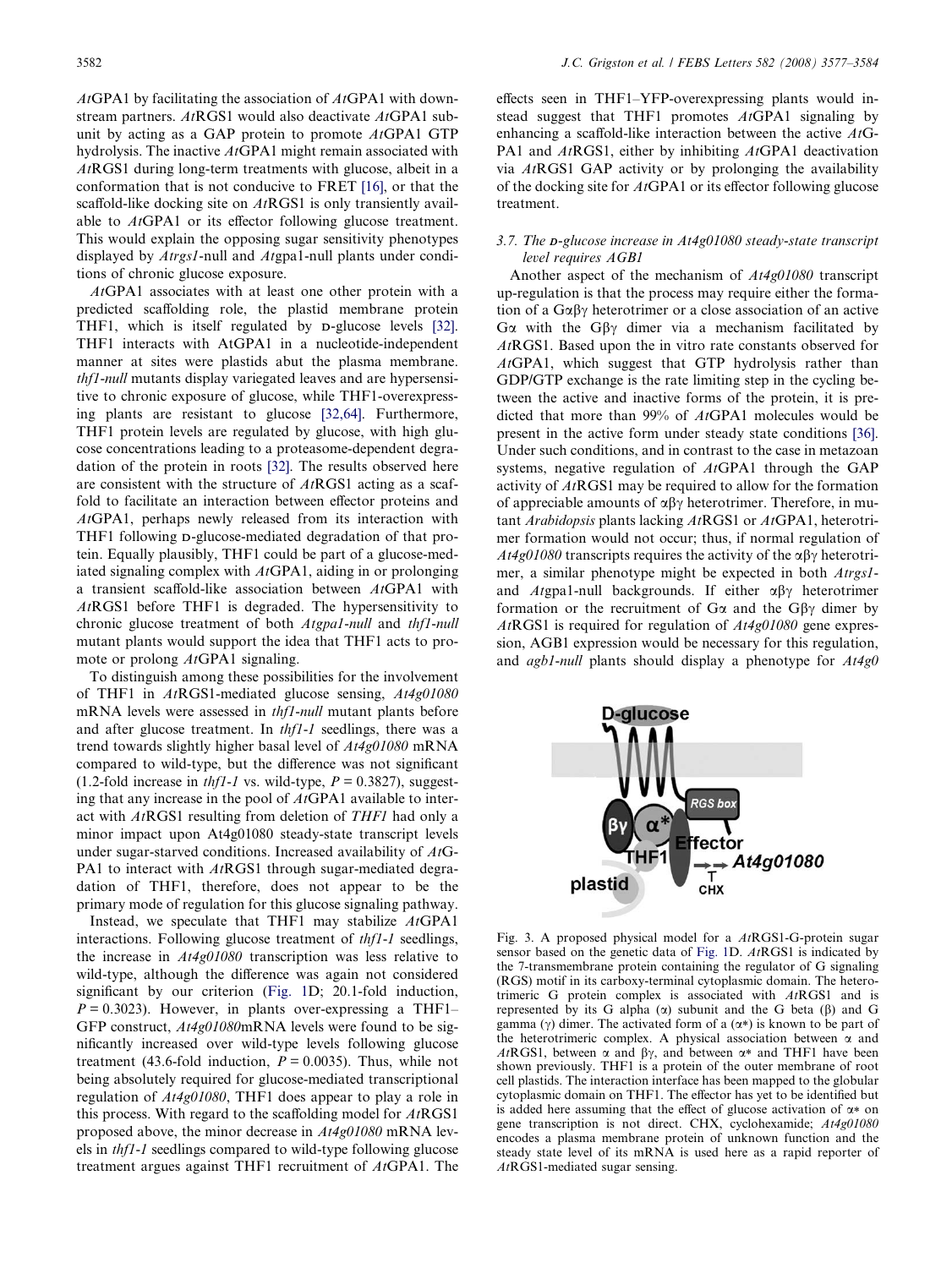<span id="page-6-0"></span>1080 induction similar to that seen in the Atrgs1-2 and Atgpa1- 4 mutants. In agb1-2 seedlings, the increase in At4g01080 transcript levels was attenuated relative to wild-type [\(Fig. 1D](#page-1-0); 5.4-fold induction,  $P = 0.0048$ ). A similar phenotype was seen in Atgpa1-4, agb1-2 double mutant plants (11.9-fold induction,  $P = 0.0035$ .

Taken together, these results demonstrate the involvement of AGB1 in glucose-mediated At4g01080 transcript level control, and lend support to the idea of signaling through the  $\alpha\beta\gamma$  heterotrimer or through the combined signaling of  $G\alpha$  and the  $G\beta\gamma$  dimer. The presence of a robust up-regulation of  $At4g01080$  levels in plants with the constitutively active  $AtGPA1-O222L$  mutant is still consistent with signaling through the heterotrimer as it has been shown that  $AtGPA1-Q222L$  remains a part of the hetero-trimeric complex [\[65\]](#page-7-0). If signaling through both  $G\alpha$  and  $G\beta$  are important for glucose-induced  $At4g01080$  gene induction while G $\alpha$  GTPase is not necessary (as demonstrated by AtGPA1– Q222L), the critical role for  $AtRGS1$  would again seem to be that of a networking protein, facilitating the interaction of  $G\alpha$ and the G $\beta\gamma$  dimer or, in the case that the G $\alpha\beta\gamma$  heterotrimer does not dissociate, enhancing that interaction between the G protein heterotrimer and its downstream effector(s). In conclusion, the work here enables the assembly of some of the components of a novel glucose sensing complex at the plasma membrane [\(Fig. 3](#page-5-0)).

Acknowledgements: Work in A.M.J.'s lab on the Arabidopsis G proteins is supported by the NIGMS (GM065989-01), the DOE (DE-FG02-05ER15671), and the NSF (MCB-0718202 and MCB-0723515). Work in M.S.'s lab was supported by the Max Planck Society. We thank Ms. Jing Yang for her valuable technical assistance.

### Appendix A. Supplementary data

Supplementary data associated with this article can be found, in the online version, at [doi:10.1016/j.febslet.2008.](http://dx.doi.org/10.1016/j.febslet.2008.08.038) [08.038](http://dx.doi.org/10.1016/j.febslet.2008.08.038).

#### **References**

- [1] Rolland, F., Baena-Gonzalez, E. and Sheen, J. (2006) Sugar sensing and signaling in plants: conserved and novel mechanisms. Annu. Rev. Plant Biol. 57, 675–709.
- [2] Santangelo, G.M. (2006) Glucose signaling in Saccharomyces cerevisiae. Microbiol. Mol. Biol. Rev. 70, 253–282.
- [3] Slone, J., Daniels, J. and Amrein, H. (2007) Sugar receptors in Drosophila. Curr. Biol. 17, 1809–1816.
- [4] Margolskee, R.F. et al. (2007) T1R3 and gustducin in gut sense sugars to regulate expression of Na<sup>+</sup>-glucose cotransporter 1. Proc. Natl. Acad. Sci. USA 104, 15075–15080.
- [5] Jang, H.J. et al. (2007) Gut-expressed gustducin and taste receptors regulate secretion of glucagon-like peptide-1. Proc. Natl. Acad. Sci. USA 104, 15069–15074.
- [6] Temple, B.R.S. and Jones, A.M. (2007) The plant heterotrimeric G protein complex. Ann. Rev. Plant Mol. Biol. 58, 249–266.
- [7] Perfus-Barbeoch, L., Jones, A.M. and Assmann, S.M. (2004) Plant heterotrimeric G protein function: insights from Arabidopsis and rice mutants. Curr. Opin. Plant Biol. 7, 719–731.
- [8] Chen, J.-G., Pandey, S., Huang, J., Alonso, J.M., Ecker, J.R., Assmann, S.M. and Jones, A.M. (2004) GCR1 can act independently of heterotrimeric G-protein in response to brassinosteroids and gibberellins in Arabidopsis seed germination. Plant Physiol. 135, 907–915.
- [9] Chen, Y., Ji, F., Xie, H., Liang, J. and Zhang, J. (2006) The regulator of G-protein signaling proteins involved in sugar and

abscisic acid signaling in Arabidopsis seed germination. Plant Physiol. 140, 302–310.

- [10] Coursol, S., Liu-Min, F., Le Stunff, H., Spiegel, S., Gilroy, S. and Assmann, S.M. (2003) Sphingolipid signalling in Arabidopsis guard cells involves heterotrimeric G proteins. Nature 423, 651– 654.
- [11] Fan, L.-M., Zhang, W., Chen, J.-G., Taylor, J.P., Jones, A.M. and Assmann, S.M. (2008) Abscisic acid regulation of guard-cell  $K^+$  and anion channels in GP- and RGS-deficient Arabidopsis lines. Proc. Natl. Acad. Sci. 105, 8476–8481.
- [12] Mishra, G., Zhang, W., Deng, F., Zhao, J. and Wang, X. (2006) A bifurcating pathway directs abscisic acid effects on stomatal closure and opening in Arabidopsis. Science 312, 264–266.
- [13] Pandey, S. and Assmann, S.M. (2004) The Arabidopsis putative G protein-coupled receptor GCR1 interacts with the G protein  $\alpha$ subunit GPA1 and regulates abscisic acid signaling. Plant Cell 16, 1616–1632.
- [14] Pandey, S., Chen, J.-G., Jones, A.M. and Assmann, S.M. (2006) G-Protein complex mutants are hypersensitive to abscisic acid regulation of germination and postgermination development. Plant Physiol. 141, 243–256.
- [15] Wang, X.-Q., Ullah, H., Jones, A.M. and Assmann, S.M. (2001) G protein regulation of ion channels and abscisic acid signaling in Arabidopsis guard cells. Science 292, 2070–2072.
- [16] Booker, F.L., Burkey, K.O., Overmyer, K. and Jones, A.M. (2004) Differential responses of G-protein Arabidopsis thaliana mutants to ozone. New Phytol. 162, 633–641.
- [17] Joo, J.H., Wang, S., Chen, J.G., Jones, A.M. and Fedoroff, N.V. (2005) Different signaling and cell death roles of heterotrimeric G protein  $\alpha$  and  $\beta$  subunits in the *Arabidopsis* oxidative stress response to ozone. Plant Cell 17, 957–970.
- [18] Llorente, F., Alonso-Blanco, C., Sanchez-Rodriguez, C., Jorda, L. and Molina, A. (2005) ERECTA receptor-like kinase and heterotrimeric G protein from Arabidopsis are required for resistance to the necrotrophic fungus Plectosphaerella cucumerina. Plant J. 43, 165–180.
- [19] Trusov, Y., Rookes, J.E., Chakravorty, D., Armour, D., Schenk, P.M. and Botella, J.R. (2006) Heterotrimeric G proteins facilitate Arabidopsis resistance to necrotrophic pathogens and are involved in jasmonate signaling. Plant Physiol. 140, 210–220.
- [20] Trusov, Y. et al. (2007) Heterotrimeric G protein  $\gamma$  subunits provide functional selectivity in  $G\beta\gamma$  dimer signaling in Arabidopsis. Plant Cell 19, 1235–1250.
- [21] Wang, S., Assmann, S.M. and Fedoroff, N.V. (2008) Characterization of the Arabidopsis heterotrimeric G protein. J. Biol. Chem. 283, 13913–13922.
- [22] Wang, S., Narendra, S. and Fedoroff, N. (2007) Heterotrimeric G protein signaling in the Arabidopsis unfolded protein response. PNAS 104, 3817–3822.
- [23] Gao, Y., Wang, S., Asami, T. and Chen, J.-G. (2008) Loss-offunction mutations in the Arabidopsis heterotrimeric G-protein {alpha} subunit enhance the developmental defects of brassinosteroid signaling and biosynthesis mutants. Plant Cell Physiol. 49, 1013–1024.
- [24] Ullah, H., Chen, J.-G., Temple, B., Boyes, D.C., Alonso, J.M., Davis, K.R., Ecker, J.R. and Jones, A.M. (2003) The  $\beta$  subunit of the Arabidopsis G protein negatively regulates auxin-induced cell division and affects multiple developmental processes. Plant Cell 15, 393–409.
- [25] Wang, H.X., Perdue, T., Weerasinghe, R., Taylor, J.P., Cakmakci, N.G., Marzluff, W.F. and Jones, A.M. (2006) A golgi hexose transporter is involved in heterotrimeric G protein regulated early development in Arabidopsis. Mol. Biol. Cell 17, 4257–4269.
- [26] Trusov, Y. et al. (2007) Heterotrimeric G protein gamma subunits provide functional selectivity in Gbetagamma dimer signaling in Arabidopsis. Plant Cell 19, 1235-1250.
- [27] Chen, J.-G., Willard, F.S., Huang, J., Liang, J., Chasse, S.A., Jones, A.M. and Siderovski, D.P. (2003) A seven-transmembrane RGS protein that modulates plant cell proliferation. Science 301, 1728–1731.
- [28] Chen, J.G. and Jones, A.M. (2004) AtRGS1 function in Arabidopsis thaliana. Methods Enzymol. 389, 338–350.
- [29] Chen, Y., Ji, F., Xie, H., Liang, J. and Zhang, J. (2006) The regulator of G-protein signaling proteins involved in sugar and